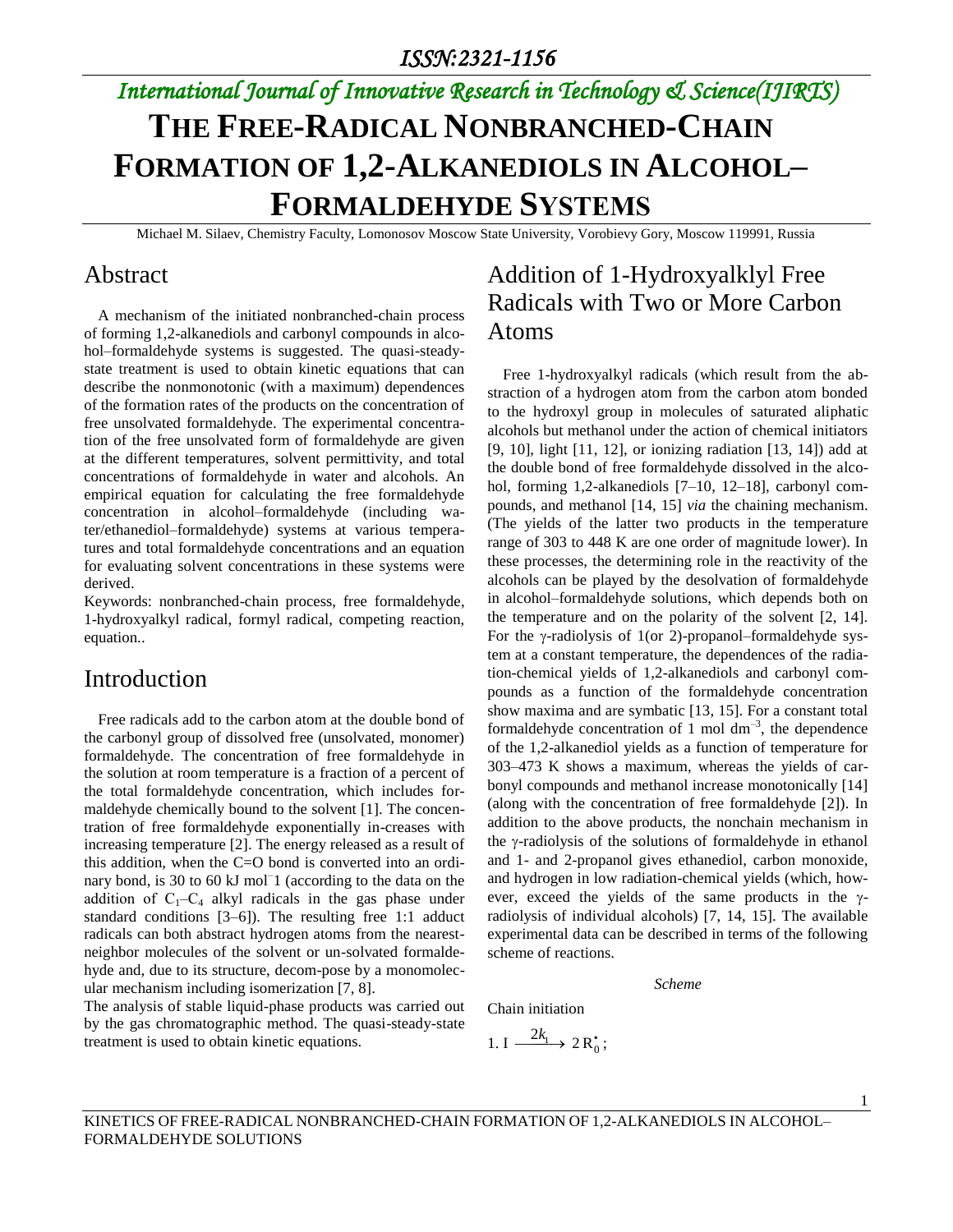$$
1a. R_0^{\bullet} + ROH \xrightarrow{k_{1a}} ROH + {}^{t}R_{(-H)}OH.
$$

Chain propagation

2. 
$$
\mathbb{R}_{(+H)}OH + CH_2O \xrightarrow{k_2} \mathbb{R}_{(+H)}(OH)CH_2O';
$$

3. 
$$
R_{(-H)}(OH)CH_2O' + ROH \xrightarrow{k_3} R_{(-H)}(OH)CH_2OH +
$$
  
 $R_{(-H)}OH;$ 

За.  $R_{(-H)}(OH)CH_2O' \xrightarrow{k_{3a}} R_{(-2H)}HO + 'CH_2OH$ (or  $R'R''CO + 'CH<sub>2</sub>OH);$ 

3b. 'CH<sub>2</sub>OH + ROH 
$$
\xrightarrow{k_{3b}}
$$
 CH<sub>3</sub>OH + 'R<sub>(-H)</sub>OH.

Inhibition

4. 
$$
R_{(-H)}(OH)CH_2O^{\bullet} + CH_2O \xrightarrow{k_4} R_{(-H)}(OH)CH_2OH +
$$
  
'CHO.

Chain termination

5. 2<sup>'R</sup>(-H)OH 
$$
\xrightarrow{2k_5}
$$
 R<sub>(-H)</sub>(OH)R<sub>(-H)</sub>OH  
(or: ROH + R<sub>(-2H)</sub>HO,  
ROH + R'R''<sup>'</sup>CO);

6. 
$$
R_{(-H)}OH + 'CHO \xrightarrow{k_6} R_{(-H)}OH)CHO
$$
 (or:  $R_{(-2H)}HO + CH_2O$ ,  
 
$$
R'R''CO + CH_2O
$$
,  
 
$$
ROH + CO);
$$

7. 2'CHO 
$$
\xrightarrow{2k_7}
$$
 HC(O)CHO  
(or: CH<sub>2</sub>O + CO,  
2CO + H<sub>2</sub>).

 In these reactions, I is an initiator, e.g., a peroxide [9, 10];  $R_0^*$ , some reactive radical (initiator radical); R, an alkyl; ROH, a saturated aliphatic alcohol, either primary or secondary, beginning from ethanol;  $CH<sub>2</sub>O$ , the unsaturated molecule – free formaldehyde;  $CH<sub>2</sub>OH$ , the 1-hydroxymetyl fragment radical;  $R_{(-H)}OH$ , the reactive 1-hydroxyalkyl addend radical, beginning from 1-hydroxyethyl;  $R_{(-H)}(OH)CH<sub>2</sub>O'$ , the reactive hydroxyalkoxyl 1:1 adduct radical; •СНО, the low-reactive formyl radical (inhibitor radical);  $R_0H$ , the molecular product;  $R_{(-H)}OH)CH_2OH$ , 1,2alkanediol;  $R_{(-2H)}HO$ , an aldehyde in the case of a primary alcohol and an R'R"CO ketone in the case of a secondary alcohol;  $R_{(-H)}OH)R_{(-H)}OH$ , a vicinal alkanediol;  $R_{(-H)}(OH)CHO$ , a hydroxyaldehyde. The chain evolution stage of *Scheme* includes consecutive reaction pairs 2–3, 2– 3a, and 3a–3b; parallel (competing) reaction pairs 3–3a, 3– 3b, 3–4, and 3a–4; and consecutive–parallel reactions 2 and 4.

In addition, it seems unlikely that free adduct radicals will add to formaldehyde at higher temperatures the reaction of adding is unlikely because this would result in an ether bond. The addition of hydroxymethyl radicals to formaldehyde, which is in competition with reaction 3b, is not included as well, because there is no chain formation of ethanediol at 303–448 K [14]. At the same time, small amounts of ethanediol can form *via* the dimerization of a small fraction of hydroxymethyl radicals, but this cannot have any appreciable effect on the overall process kinetics. The addition of free formyl radicals to formaldehyde cannot proceed at a significant rate, as is indicated by the fact that there is no chain formation of glycol aldehyde in the systems examined [14].

The mechanism of the decomposition of the free adduct radical *via* reaction 3a, which includes the formation of an  $intramolecular H<sub>0</sub>$  bond and isomerization, can be represented as follows [7, 8, 15]:

$$
\underbrace{R_{(-H)}\text{-}CH_2 \longrightarrow R_{(-H)}\text{-}CH_2}_{H\cdot\cdot\cdot\cdot} \xrightarrow{\phantom{R_{(-H)}\text{-}CH_2\quad}_{\phantom{R_{(H)}\text{-}CH_2}} \xrightarrow{\phantom{R_{(H)}\text{-}CH_2\text{-}CH_2}} R_{(-2H)}\text{HO}+CH_2\text{OH}}_{H\cdot\cdot\cdot\cdot H}
$$

The probability of the occurrence of reaction 3a should increase with increasing temperature. This is indicated by experimental data presented above [7, 8, 15]. The decomposition of the hydroxyalkoxyl radical.  $R_{(+)}(OH)CH_2O'$  (reaction 3a) is likely endothermic. The endothermic nature of reaction 3a is indirectly indicated by the fact that the decomposition of simple  $C_2 - C_4$  alkoxyl radicals RO' in the gas phase is accompanied by heat absorption:  $(\Delta H_{298}^{\circ} = 30 - 90)$ kJ mol<sup>-1</sup> [4-6]). Reaction 3b, subsequent to reaction 3a, is exothermic, and its heat for  $C_2-C_3$  alcohols in the gas phase is  $\Delta H_{298}^{\circ} = -40$  to  $-60$  kJ mol<sup>-1</sup> [4–6]. As follows from the above scheme of the process, reactions 3a and 3b, in which the formation and consumption of the highly reactive free radical hydroxymethyl take place (at equal rates under steady-state conditions), can be represented as a single bimolecular reaction 3a,b occurring in a "cage" of solvent molecules.

The free formyl radical resulting from reaction 4, which is in competition with reactions 3 and 3a, is comparatively low-reactive because its spin density can be partially delocalized from the carbon atom *via* the double bond toward the oxygen atom, which possesses a higher electron affinity [3]. For example, in contrast to the methyl and alkoxyl *π*radicals, the formyl σ-radical can be stabilized in glassy alcohols at 77 K [19]. In the gas phase, the dissociation energy of the C–H bond in formyl radicals is half that for acetyl radicals and is about 5 times lower than the dissociation energy of the  $C_{\alpha}$ –H bond in saturated  $C_1$ – $C_3$  alcohols [3].

As distinct from reactions 3 and 3a,b, reaction 4 leads to

2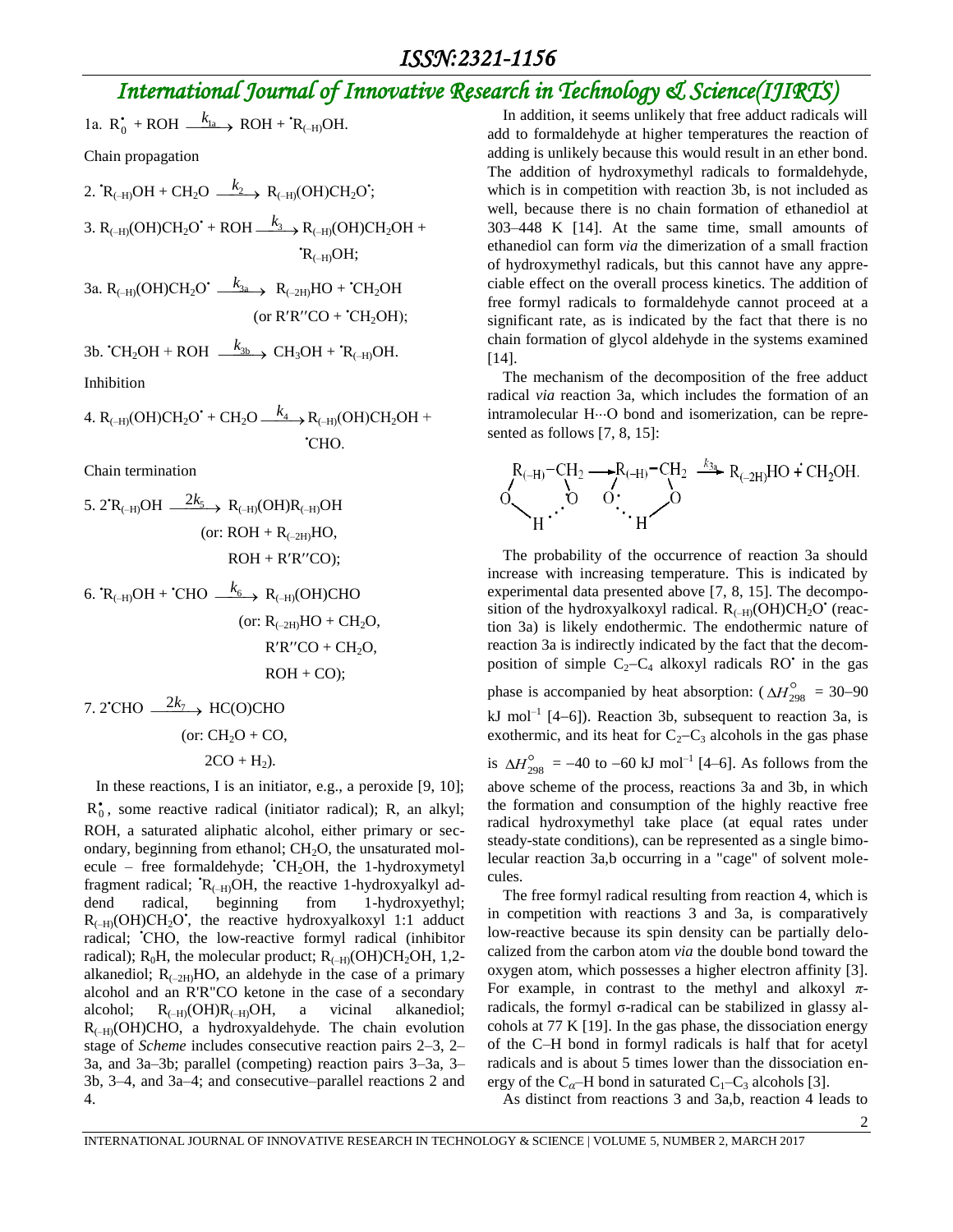#### *ISSN:2321-1156*

## *International Journal of Innovative Research in Technology & Science(IJIRTS)*

an inefficient consumption of hydroxyalkoxyl adduct radicals, without regenerating the initial 1-hydroxyalkyl addend radicals. Reaction 4 together with reaction 6 (mutual annihilation of free formyl and chain-carrier 1-hydroxyalkyl radicals) causes the inhibition of the nonbranched-chain process. For the disproportionation of the free radicals, the heats of reactions 5–7 for  $C_1-C_3$  alcohols in the gas phase vary in the

range of 
$$
\Delta H_{298}^{\circ}
$$
 = -135 to -385 kJ mol<sup>-1</sup> [3-6].

The rates of the chain formation of 1,2-alkanediols in reaction 3 (and their nonchain formation in reaction 4), carbonyl compounds in reaction 3a, and methanol in reaction 3b are given by the following equations<sup>1</sup>:

$$
V_{3,4}(\mathbf{R}_{(-H)}(\mathbf{OH})\mathbf{CH}_{2}\mathbf{OH}) =
$$
  
\n
$$
\frac{V_{1}(\alpha l + x)k_{2}x}{k_{2}x^{2} + (\alpha l + \beta + x)\sqrt{2k_{5}V_{1}}},
$$
  
\n
$$
V_{3a}(\mathbf{R}_{(-2H)}\mathbf{HO}) = V_{3b}(\mathbf{CH}_{3}\mathbf{OH}) =
$$
  
\n
$$
\frac{V_{1}\beta k_{2}x}{k_{2}x^{2} + (\alpha l + \beta + x)\sqrt{2k_{5}V_{1}}},
$$
  
\n(2)

where  $V_1$  is the initiation rate,  $l$  is the molar concentration of the saturated alcohol at the given total concentration  $c_0$  of formaldehyde<sup>2</sup> dissolved in it,  $x$  is the molar concentration of free formaldehyde  $(l \gg x)$ ,  $k_2$  is the rate constant of reaction 2 (addition of 1-hydroxyalkyl free radical to free formaldehyde), and  $\alpha = k_3/k_4$  and  $\beta = k_{3a}/k_4$  (mol dm<sup>-3</sup>) are the ratios of the rate constants of the competing (parallel) reactions. Estimates of  $2k_5$  were reported by Silaev *et al.* [22, 24]. From the extremum condition for the reaction 3a rate function,  $\partial V_{3a}$  /  $\partial x = 0$ , we derived the following analytical ex-

pression:  $k_2 = (\alpha l_m + \beta) \sqrt{2k_5 V_1} / x_m^2$ . Equations (1) and (2) taken on the condition that  $k_2x^2$  >>

 $\overline{a}$ 

 $\left(\alpha l + x\right) \sqrt{2k_s V_1}$  (the descending branch of the curve having a maximum) can be transformed to equations that can be used for a preliminary estimation of parameters *α* and *β*:

$$
V_{3,4} = (V_1 / \varphi)[(al / x) + 1], \tag{1a}
$$

$$
V_{3a} = V_{3b} = V_1 \beta / \varphi x, \qquad (2a)
$$

where  $\varphi = 2$  for the maximum (when  $k_2 x^2 \approx (\alpha l + x) \sqrt{2k_5 V_1}$ ) and  $\varphi = 1$  for the descending portion of the curve.

 The overall process rate is a complicated function of the formation and disappearance rates of the  $\mathcal{R}_{\text{(-H)}}\text{OH}$  and  $\mathcal{C}\text{HO}$ free radicals:

$$
V(R_{(-H)}(OH)CH_2OH, R_{(-2H)}HO, CH_3OH) = V_{1a} + V_3 + V_{3b} - V_4 - V_5 + V_7.
$$
 (3)

The ratios of the rates of the competing reactions are  $V_3/V_4$  $= \alpha l/x$  and  $V_{3a}/V_4 = \beta/x$ , and the chain length is  $v = (V_3 +$  $V_{3a}/V_1$ . The ratio of the rates of formation of 1,2-alkanediol and the carbonyl compound is a simple linear function of *x*:

$$
V_{3,4}(\text{R}_{(-H)}\text{(OH)}\text{CH}_2\text{OH}) / V_{3a}(\text{R}_{(-2H)}\text{HO}) =
$$
  

$$
(k_4 / k_{3a}) x + (k_3 / k_{3a}) l .
$$
 (4)

 The equations for the rates of chain-termination reactions 5–7 are given by the following equations:

$$
V_5 = V_1^2 2k_5 \left( \alpha l + \beta + x \right)^2 / f^2 , \qquad (5)
$$

$$
2V_6 = 2V_1 \sqrt{2k_s V_1} \left( \alpha l + \beta + x \right) k_2 x^2 / f^2 \,, \tag{6}
$$

$$
V_7 = V_1 (k_2 x^2)^2 / f^2 , \t\t(7)
$$

3

where  $f = k_2 x^2 + (aI + \beta + x) \sqrt{2k_5 V_1}$ .

Neutral formaldehyde solutions in alcohols at room temperature primarily consist of a mixture of formaldehyde polymer solvates reversibly bound to alcohols; these polymer solvates differ in molecular mass and have the general formula  $RO(CH_2O)<sub>n</sub>H$ , where n = 1–4 [1]. The concentration of formaldehyde that occurs in solution as a free, unsolvated active species chemically unbound to the solvent (this species is capable of scavenging free radicals) at room temperature is lower than a percent of the total formaldehyde concentration [1]. The concentration *x* of the free formaldehyde species in solutions was determined by high-temperature UV spectrophotometry in the range 335–438 K at the total formaldehyde concentration  $c_0$  (free and bound species including the concentration of polymer solvates) of 1.0–8.4 mol dm–3 in water, ethanediol, methanol, ethanol, 1-propanol, 2-propanol, and 2-methyl-2-propanol [2] (see Table of the Appendix). This concentration increases with temperature according to an exponential law, and it can be as high as a

KINETICS OF FREE-RADICAL NONBRANCHED-CHAIN FORMATION OF 1,2-ALKANEDIOLS IN ALCOHOL– FORMALDEHYDE SOLUTIONS

<sup>&</sup>lt;sup>1</sup>The rate equations were derived by quasi-steady-state treatment, which is most suitable for describing the processes including at least eight to ten reactions with four to six different free radicals and at most three to seven experimental points in their functional curves, using the condition for the first steps of the process that makes it possible to reduce the exponent of term  $2k_5[\hat{R}_{(-H)}OH]^2$  to 1 in equation  $d[\mathbf{R}^{\prime}]/dt = 0$  [7, 15]:  $k_6 = \sqrt{2k_5 2k_7}$  [20] and  $V_1 = V_5 +$  $2V_6 + V_7 = (\sqrt{2k_5} [\text{^tR}_{(-H)}\text{OH}] + \sqrt{2k_7} [\text{^tCHO}]^2$ . The relations between the reaction rates and radiation-chemical yields for radiationchemical processes are reported by Silaev [21].

<sup>&</sup>lt;sup>2</sup>The alcohol concentration in alcohol–formaldehyde solutions at any temperature can be estimated by the method suggested in [22, 23]. The data necessary for estimating the concentration of free formaldehyde using the total formaldehyde concentration in the solution are reported by Silaev *et al*. [2, 22].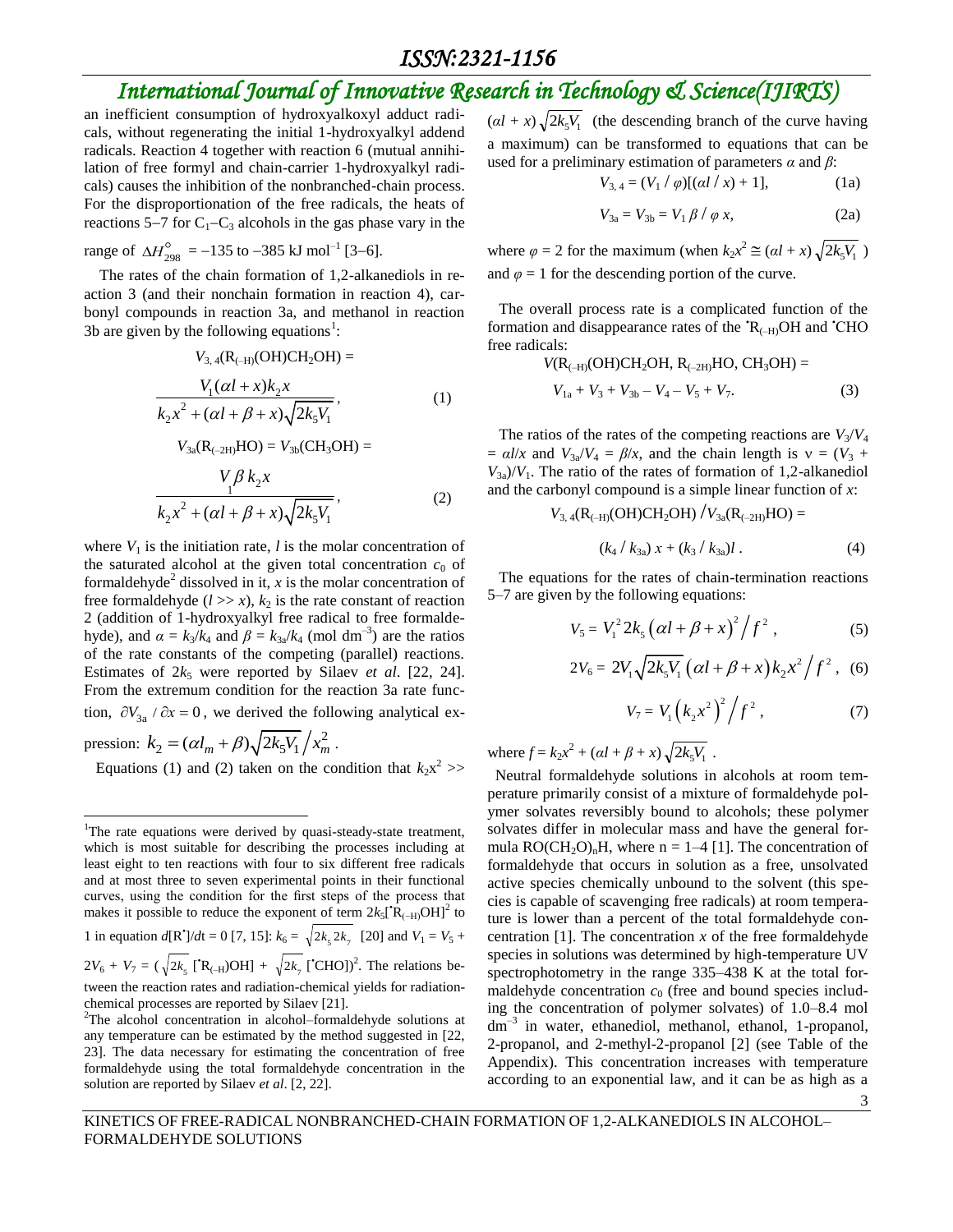few percent of the total concentration in solution under the test conditions, up to 19.3% in the case of 2-methyl-2 propanol at a total concentration of 1.0 mol  $dm^{-3}$  and a temperature of 398 K. The following empirical equation relating the concentration  $x \pmod{dm^{-3}}$  of free formaldehyde to temperature  $T(K)$  and the total concentration  $c_0$  in the solution (measured at room temperature), was developed by the treatment of 101 data points [2, 22]:

$$
\lg x = -a \left( 10^3 / T \right) + b + h \lg c_0 \,, \tag{8}
$$

where the coefficients *a* and *b* were calculated as the parameters of a straight-line equation by the least-squares technique from the dependence of lg *x* on  $1/T$  at  $c_0 = 1.0$  mol dm–3 for various solvents, and the coefficient *h* was obtained as the average value of the slopes of lg *x* as linear functions of lg *c*<sup>0</sup> at various series of fixed temperatures. The Table 1 summarizes these coefficients for each solvent. As regards the experimental data, the error in the calculations of the concentration  $x$  of free formaldehyde made by Eq.  $(8)$  in the specified temperature range was no higher than 25%.

**Table 1. Coefficients of the empirical Eq. (8) for the estimation of the concentration** *x* **of free formaldehyde in polar solvent– formaldehyde systems**

| Solvent             | Coefficient |      |                       |  |  |  |
|---------------------|-------------|------|-----------------------|--|--|--|
|                     | a           | h    | h                     |  |  |  |
| Water               | 2.36        | 4.45 | 0.80                  |  |  |  |
| Ethanediol          | 1.83        | 2.60 | 1.28                  |  |  |  |
| Methanol            | 3.11        | 5.58 | $0.22 c_0$ / lg $c_0$ |  |  |  |
| Ethanol             | 3.10        | 5.92 | $1.10(10^3/T) - 1.44$ |  |  |  |
| 1-Propanol          | 2.42        | 4.47 | 1.30                  |  |  |  |
| 2-Propanol          | 2.42        | 4.64 | 1.05                  |  |  |  |
| 2-Methyl-2-propanol | 3.19        | 7.31 | 0.96                  |  |  |  |

On the assumption that the dependence of the density of a given solution on the concentration of formaldehyde is similar to the analogous linear dependence found for aqueous formaldehyde solutions  $(0-14 \text{ mol dm}^{-3}$ ; 291 K) [25], the concentrations  $l_T$  (mol dm<sup>-3</sup>) of alcohols in alcohol– formaldehyde solutions at a certain temperature can be estimated by the equation

$$
l_{\rm T} = \frac{(10^3 d - 21.6 c_0) d_{\rm T}}{(d + 8.4 \times 10^{-3} c_0) M},
$$
\n(9)

where  $c_0$  is the total formaldehyde concentration (mol dm<sup>-3</sup>); *M* is the molecular mass (g mol<sup>-1</sup>) of the solvent; *d* and  $d_T$ are the solvent densities  $(g \text{ cm}^{-3})$  at room and given temperatures, respectively; the coefficients  $8.4 \times 10^{-3}$  and 21.6 have the units of  $10^3$ g mol<sup>-1</sup> and g mol<sup>-1</sup>, respectively.

Earlier  $[2]$ , it was found that the concentration  $x$  of the free formaldehyde species decreased with the solvent permittivity  $D_{298}$  at a constant temperature. Water is an exception. Although water is more polar than alcohols, the concentration *x* of free formaldehyde in an aqueous solution is anomalously high and reaches the level of its concentration in 2propanol, all other factors being the same (see Fig. 1) [2, 22]. This can be due to the specific instability of hydrated formaldehyde species and the ease of their conversion into free formaldehyde with increasing temperature.



**Fig. 1. Logarithmic plot of the experimental concentrations** *x* (mol dm<sup>-3</sup>) of free formaldehyde at its total concentration  $c_0$  = **1.0** mol dm<sup>-3</sup> and 395  $\pm$  3 K in ( $\Delta$ ) water, ( $\bullet$ ) methanol, ( $\odot$ ) ethanol,  $(\diamondsuit)$  1-propanol,  $(\square)$  2-propanol, and  $(\nabla)$  2-methyl-2propanol as functions of the permittivity  $D_{298}$  of these solvents **(+ refers to the concentrations** *x* **in the above solvents calculated by empirical Eq. (8)).**

As an example, the Fig. 2 illustrates the use of Eqs. (1) and (2) for describing the experimental dependences of the formation rates of 1,2-butanediol (curve *1*) in reactions 3 and 4 and propanal (curve *2*) in reaction 3a on the concentration *x* of free formaldehyde in the 1-propanol–formaldehyde reacting system at the total formaldehyde concentration  $c_0$  of 2.0 to 9.5 mol dm<sup>-3</sup> and temperature of 413 K [7, 15, 26]. The concentration dependence of the propanal formation rate was described using the estimates of kinetic parameters obtained for the same dependence of the 1,2-butanediol formation rate. We considered these data more reliable for the reason that the carbonyl compounds forming in the alcohol– formaldehyde systems can react with the alcohol and this reaction depends considerably on the temperature and acidity of the medium [1]. The mathematical modeling of the process was carried out using a  $137$ Cs γ-radiation dose rate of  $P = 0.8$  Gy s<sup>-1</sup> [13, 26], a total initiation yield of  $G(CH_3CH_2\text{CHOH}) = 9.0 \text{ particles per } 100 \text{ eV}$  [7, 15] ( $V_1 =$  $4.07 \times 10^{-7}$  mol dm<sup>-3</sup> s<sup>-1</sup>), and  $2k_5 = 4.7 \times 10^{9}$  dm<sup>3</sup> mol<sup>-1</sup> s<sup>-1</sup>. The following values of the parameters were obtained:  $\alpha$  =  $0.36 \pm 0.07$ ,  $\beta = 0.25 \pm 0.05$  mol dm<sup>-3</sup>, and  $k_2 = (6.0 \pm 1.4) \times$  $10^3$  dm<sup>3</sup> mol<sup>-1</sup> s<sup>-1</sup>.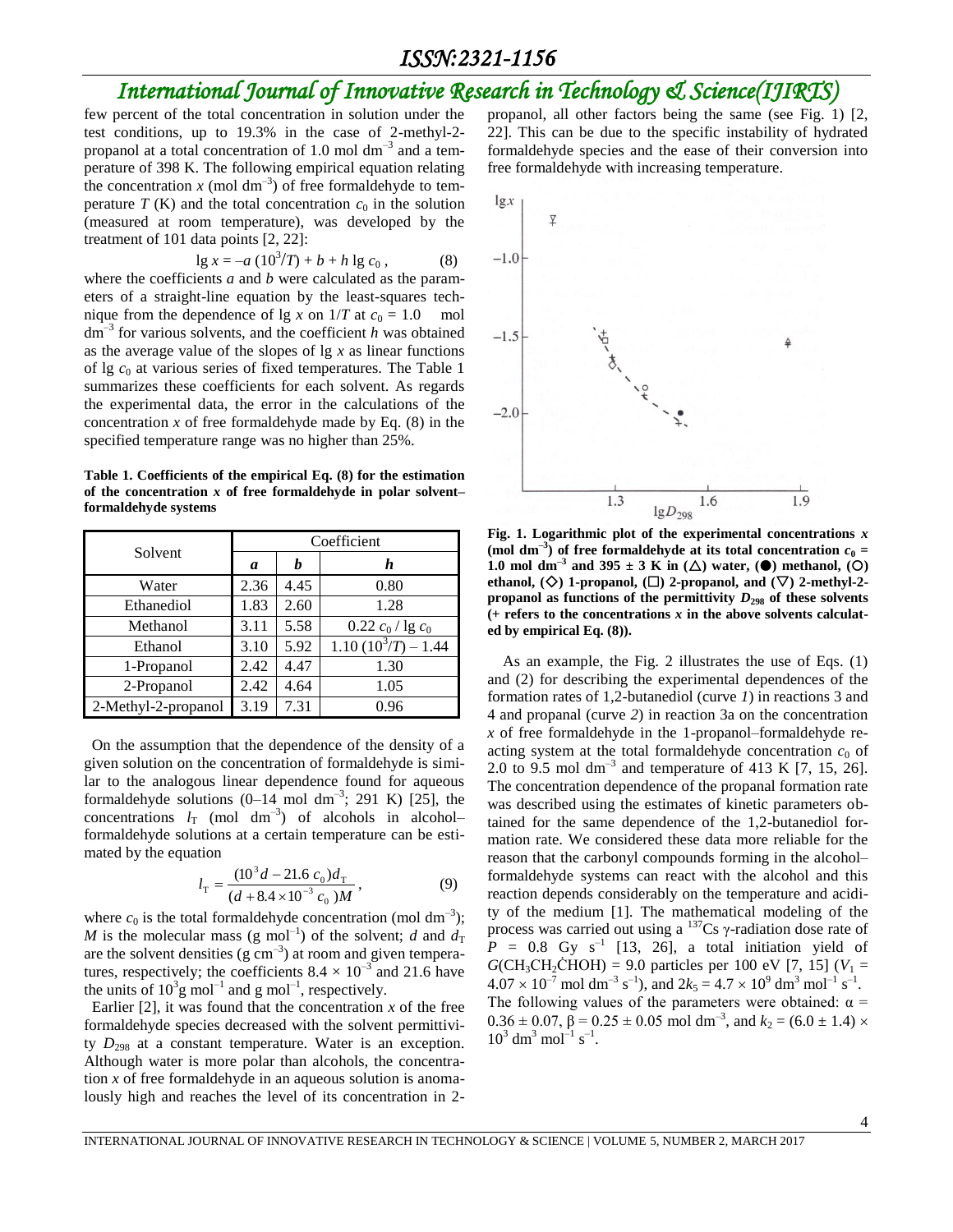

**Fig. 2. Reconstruction of the functional dependence (curves) of**  the product formation rates  $V_{3,4}$  and  $V_{3a}$  on the concentration  $x$ **of free formaldehyde (model optimization with respect to the parameters**  $\alpha$ **,**  $\beta$  **and**  $k_2$ **) from empirical data (symbols) for the** 1-propanol–formaldehyde system at 413 K [7, 15, 26]:  $(I, \triangle)$ **calculation using Eq. (1), the product is 1,2-butanediol, stand**ard deviation of  $S_Y = 2.20 \times 10^{-7}$ ; (2,  $\square$ ) calculation using Eq. **(2), the product is propanal,**  $S_Y = 2.38 \times 10^{-8}$ **.** 

Note that, as compared to the yields of 1,2-propanediol in the γ-radiolysis of the ethanol–formaldehyde system, the yields of 2,3-butanediol in the γ-radiolysis of the ethanol– acetaldehyde system are one order of magnitude lower [26]. Using data from [7, 15], it can be demonstrated that, at 433 K, the double bond of 2-propen-1-ol accepts the 1 hydroxyethyl radical 3.4 times more efficiently than the double bond of formaldehyde [27].

#### Addition of Hydroxymethyl Free Radicals

The addition of hydroxymethyl radicals to the carbon atom at the double bond of free formaldehyde molecules in methanol, initiated by the free-radical mechanism, results in the chain formation of ethanediol [16]. In this case, reaction 3a in *Scheme* is the reverse of reaction 2, the 1-hydroxyalkyl radical  $R_{(-H)}OH$  is the hydroxymethyl radical  $CH_2OH$ , so reaction 3b is eliminated ( $k_{3b} = 0$ ), and reaction 5 yields an additional amount of ethanediol *via* the dimerization of chain-carrier hydroxymethyl radicals (their disproportionation can practically be ignored [28]). The scheme of these reactions is presented in [17].

The rate equation for ethanediol formation by the chain mechanism in reaction 3 and by the nonchain mechanism in reactions 4 and 5 in the methanol–formaldehyde system has a complicated form<sup>3</sup> as compared to Eq.  $(1)$  for the formation rate of the other 1,2-alkanediols [8]:

$$
V_{3,4,5}(CH_2OH)_2 =
$$

$$
V_{3,4,5}(CH_2OH)_2 = V_1[f(\alpha l + x)k_2x + V_12k_5(\alpha l + \beta + x)^2]/f^2
$$
, (10)

where  $f = k_2 x^2 + (a l + \beta + x) \sqrt{2k_s V_1}$ .

Equation (10) when  $k_2x^2 \ll (a l + \beta + x) \sqrt{2k_5 V_1}$  (ascending branch of the curve having a maximum) and  $a \geq b$  (practically without reaction 3a) is transformed to a simple directly-proportional dependence on the concentration *x* of free formaldehyde, which can be used to pre-estimate the parameter  $k_2$ :

$$
V_{3,4,5} = (V_1/\varphi^2)[(\varphi k_2 x / \sqrt{2k_5 V_1}) + 1], \qquad (10a)
$$

where  $\varphi = 1$  for the ascending portion of the curve and  $\varphi = 2$ for the maximum, when  $k_2x^2 \cong (al + \beta + x)\sqrt{2k_5V_1}$ .

If the rate of ethanediol formation by the dimerization mechanism in reaction 5 is ignored for the reason that it is small as compared to the total rate of ethanediol formation in reactions 3 and 4, Eq. (10) will be identical to Eq. (1). After the numerator and denominator on the right-hand side of Eq. (1) are divided by  $k_{-2} \equiv k_{3a}$ , one can replace  $k_2$  in this equation with  $K_2 = k_2/k_{-2}$ , which is the equilibrium constant for the reverse of reaction 2. Ignoring the reverse step of reaction 2 ( $k_{3a} = 0$ ,  $\beta = 0$ ) can further simplify Eq. (1). In this case, the rate constant  $k_2$  is effective.

5

 $\overline{a}$ 

 $3$ In an earlier publication [15], this equation does not take into account reaction 3a.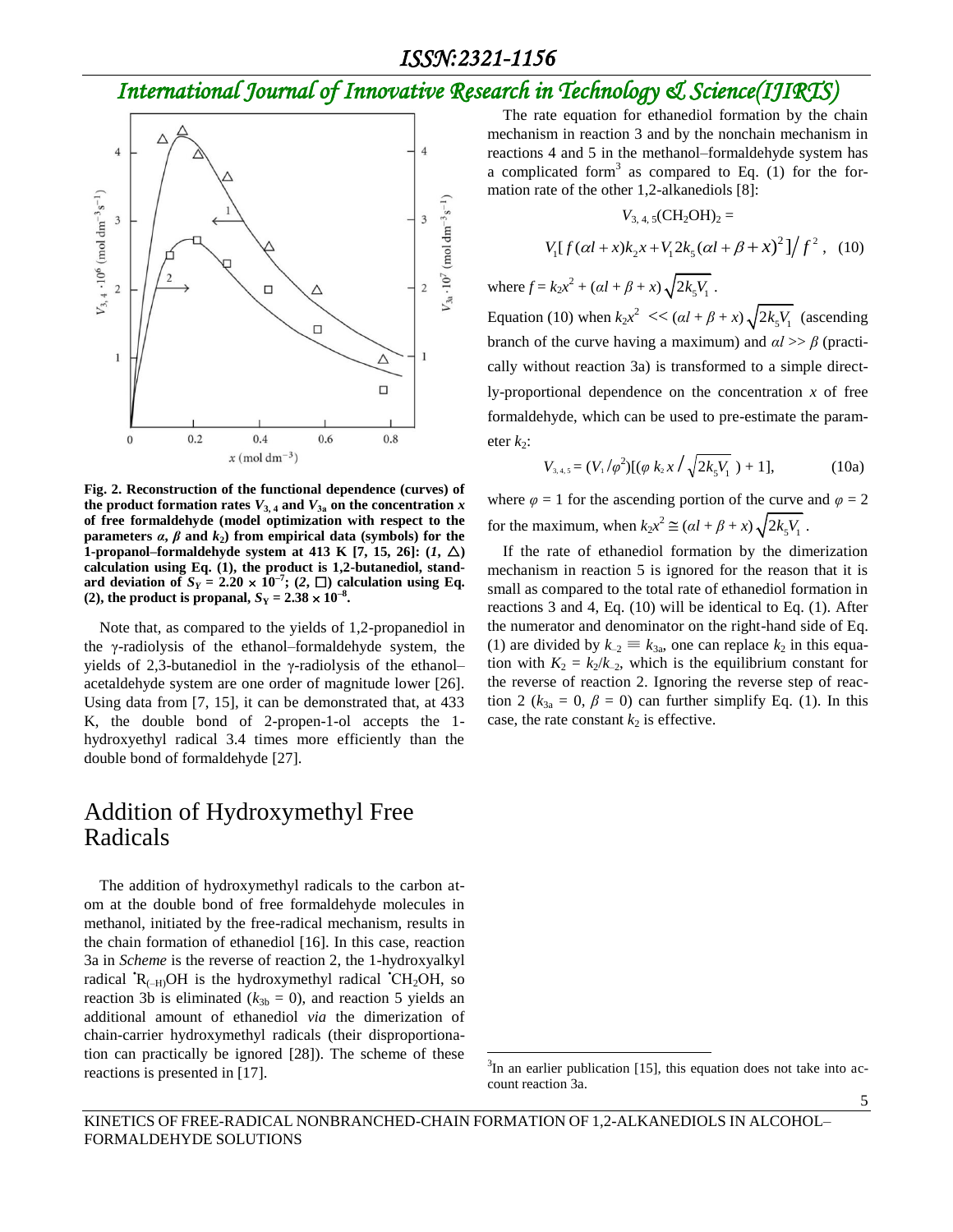# **Appendix**

r

| c <sub>0</sub>         | T   | $10^2x$         | $c_{0}$          | T    | $10^2x$ | $c_{0}$    | T    | $10^2x$ | $c_{0}$             | $\boldsymbol{T}$ | $10^2x$ |
|------------------------|-----|-----------------|------------------|------|---------|------------|------|---------|---------------------|------------------|---------|
| Water                  |     | 4.44            | 389              | 5.20 | 4.0     | 381        | 5.00 | 1.8     | 371                 | 2.08             |         |
| 1.0                    | 358 | 0.78            | 4.44             | 405  | 7.50    | 4.0        | 397  | 8.80    | 1.8                 | 393              | 6.00    |
| 1.0                    | 387 | 2.22            | 4.44             | 418  | 10.0    | 4.0        | 409  | 12.00   | 1.8                 | 418              | 12.20   |
| $1.0\,$<br>3.23<br>393 |     | <b>Methanol</b> |                  |      | 6.2     | 347        | 2.80 | 1.8     | 438                 | 16.70            |         |
| 1.0                    | 407 | 4.55            | 1.0              | 375  | 0.33    | 6.2        | 376  | 7.80    | 3.0                 | 343              | 1.25    |
| 2.0                    | 353 | 1.44            | 1.0              | 395  | 1.00    | 6.2        | 393  | 12.50   | 3.0                 | 375              | 5.40    |
| 2.0                    | 387 | 4.70            | 1.0              | 423  | 2.90    | 1-Propanol |      | 3.0     | 403                 | 15.80            |         |
| 2.0                    | 397 | 6.60            | $\overline{2.5}$ | 373  | 0.60    | 1.0        | 371  | 0.83    | 3.0                 | 413              | 19.40   |
| 2.0                    | 407 | 8.55            | 2.5              | 385  | 1.15    | 1.0        | 393  | 2.10    | 5.6                 | 343              | 2.80    |
| 4.0                    | 343 | 0.78            | 2.5              | 398  | 1.80    | 1.0        | 413  | 4.30    | 5.6                 | 358              | 3.35    |
| 4.0                    | 363 | 2.33            | 5.4              | 351  | 0.78    | 1.0        | 435  | 7.65    | 5.6                 | 363              | 5.80    |
| 4.0                    | 385 | 6.45            | 5.4              | 383  | 3.70    | 1.9        | 353  | 0.70    | 5.6                 | 371              | 6.50    |
| 4.0                    | 403 | 8.90            | 5.4              | 398  | 6.80    | 1.9        | 383  | 3.06    | 5.6                 | 383              | 12.10   |
| 4.0                    | 413 | 11.10           | 7.0              | 365  | 4.70    | 1.9        | 405  | 7.65    | 2-Methyl-2-propanol |                  |         |
| 6.0                    | 351 | 2.22            | 7.0              | 383  | 12.50   | 1.9        | 417  | 11.70   | 1.0                 | 347              | 1.20    |
| $6.0\,$                | 375 | 6.70            | 7.0              | 391  | 16.00   | 4.0        | 349  | 1.67    | 1.0                 | 367              | 4.50    |
| 6.0                    | 389 | 10.70           | <b>Ethanol</b>   |      |         | 4.0        | 373  | 6.10    | 1.0                 | 387              | 11.00   |
| 6.0                    | 398 | 14.10           | 1.0              | 367  | 0.33    | 4.0        | 393  | 13.30   | 1.0                 | 398              | 19.30   |
| 8.4                    | 364 | 5.50            | 1.0              | 387  | 0.67    | 6.0        | 338  | 1.39    | 2.0                 | 335              | 1.10    |
| 8.4                    | 376 | 8.32            | 1.0              | 397  | 1.45    | 6.0        | 357  | 5.00    | 2.0                 | 357              | 4.30    |
| 8.4                    | 388 | 10.97           | 1.0              | 413  | 2.70    | 6.0        | 377  | 11.70   | 2.0                 | 375              | 13.00   |
| <b>Ethanediol</b>      |     |                 | 1.0              | 423  | 4.00    | 6.0        | 389  | 18.30   | 2.0                 | 383              | 18.50   |
| 1.0                    | 409 | 1.30            | 2.0              | 373  | 1.10    | 7.8        | 343  | 3.06    | $\overline{3.0}$    | 338              | 1.70    |
| 1.0                    | 418 | 1.80            | 2.0              | 394  | 2.90    | 7.8        | 358  | 6.25    | 3.0                 | 353              | 4.70    |
| 1.0                    | 435 | 2.45            | 2.0              | 409  | 5.80    | 7.8        | 377  | 16.90   | 3.0                 | 365              | 9.60    |
| 3.33                   | 358 | 1.20            | 2.0              | 419  | 8.20    | 2-Propanol |      |         | 3.0                 | 373              | 15.50   |
| 3.33                   | 387 | 3.30            | 3.0              | 361  | 1.20    | 1.0        | 365  | 0.98    | 6.0                 | 345              | 6.90    |
| 3.33                   | 401 | 5.10            | $3.0\,$          | 387  | 3.70    | 1.0        | 393  | 3.05    | 6.0                 | 351              | 9.00    |
| 3.33                   | 415 | 7.20            | 3.0              | 409  | 7.80    | 1.0        | 411  | 6.00    | 6.0                 | 361              | 13.40   |
| 4.44                   | 338 | 1.00            | 4.0              | 355  | 2.30    | 1.0        | 433  | 10.40   | 6.0                 | 365              | 18.30   |

Table. The experimental concentrations  $x$  (mol dm<sup>-3</sup>) of free formaldehyde at different temperatures  $T$  (K) and total formaldehyde **concentrations**  $c_0$  (mol  $dm^{-3}$ ) in various solvents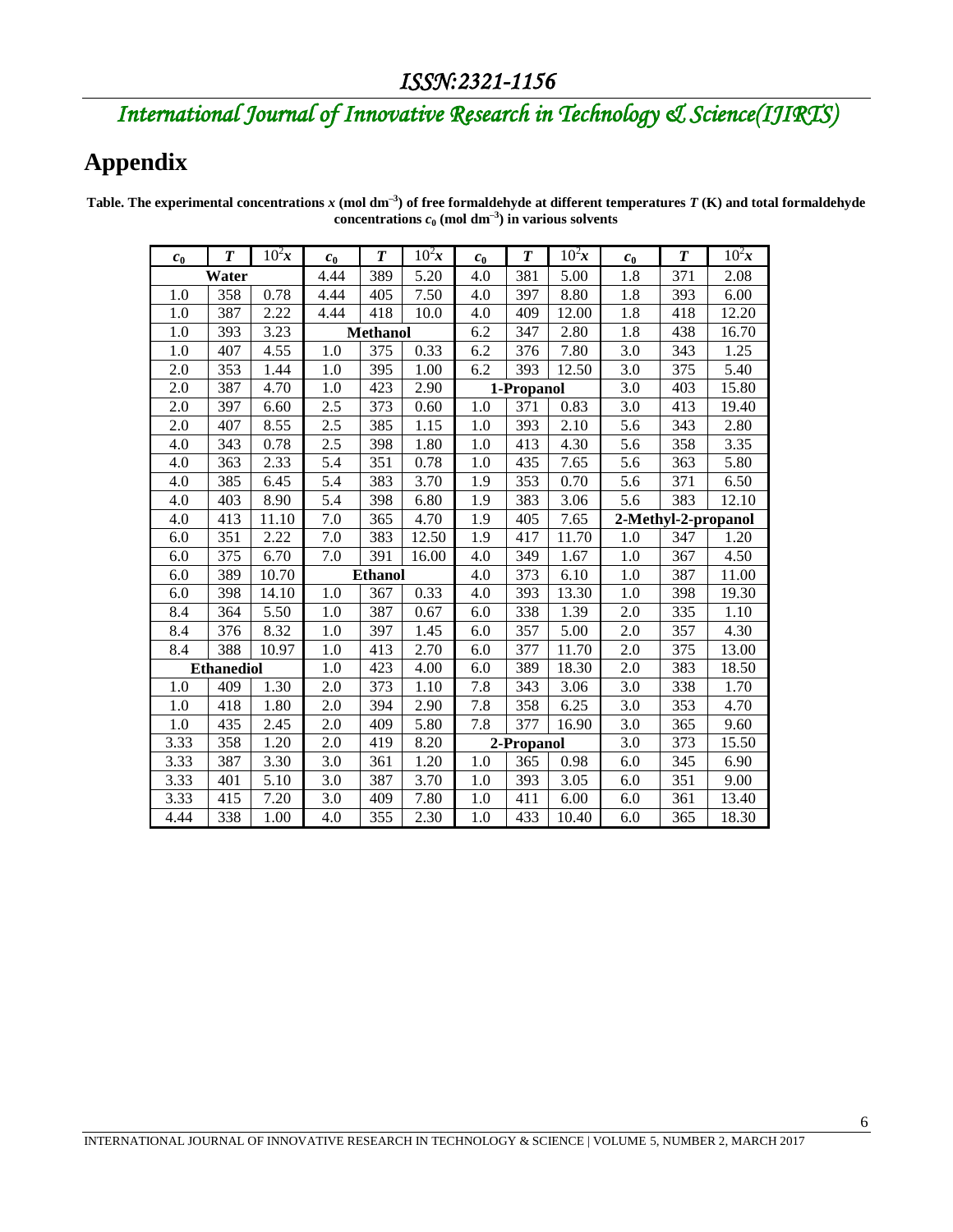#### *ISSN:2321-1156*

# *International Journal of Innovative Research in Technology & Science(IJIRTS)*

#### References

- [1] S. K. Ogorodnikov, Formal'degid (Formaldehyde), Khimiya, Leningrad, 1984.
- [2] M. M. Silaev, A. V. Rudnev, and E. P. Kalyazin, "Formalde-hyde. III. Concentration of Free Formaldehyde as a Function of Temperature, Polarity of Solvents, and Total Concentration of Formaldehyde in Solution", Zhurnal Fizicheskoi Khimii, 1979, vol. 53, no. 7, pp. 1647–1651.
- [3] L. V. Gurvich, G. V. Karachevtsev, V. N. Kondrat'ev, Yu. A. Lebedev, V. A. Medvedev, V. K. Potapov, and Yu. S. Khodeev, "Energii razryva khimicheskikh svyazei. Potentsialy ionizatsii i srodstvo k elektronu"("Bond Dissociation Energies, Ionization Potentials, and Electron Affinity"), V. N. Kon-drat'ev, Editor, Nauka, Moscow, 1974.
- [4] S. W. Benson, "Thermochemical Kinetics: Methods for the Estimation of Thermochemical Data and Rate Parameters", 2nd Edition, Wiley, New York, 1976.
- [5] J. B. Pedley, R. D. Naylor, and S. P. Kirby, "Thermochemical Data of Organic Compounds", 2nd Edition, Chapman & Hall, London, 1986.
- [6] Yu. D. Orlov, Yu. A. Lebedev, and I. Sh. Saifullin, "Termokhimiya organicheskikh svobodnykh radikalov" ("Thermochemistry of Organic Free Radicals"), A. M. Kutepov, Editor, Nauka, Moscow, 2001.
- [7] M. M. Silaev and L. T. Bugaenko, "Kinetics of the Addition of α-Hydroxyalkyl Radicals to 2-Propen-1 ol and Formalde-hyde", Kinetics and Katalysis, 1994, vol. 35, no. 4, pp. 509–513, English Translation in: Kinetics and Katalysis, 1994, vol. 35, no. 4, 1994, pp. 463–467.
- [8] M. M. Silaev, "Simulation of Nonbranched Chain Processes for Producing 1,2-Alkanediols in Alcohol– Formaldehyde Systems", Teoreticheskie Osnovy Khimicheskoi Tekhnologii, 2007, vol. 41, no. 4, pp. 379–384, English Translation in: Thoretical Foundations Chemical Engineering, 2007, vol. 41, no. 4, pp. 357–361.
- [9] Oyama, M., "A Free-Radical Reaction of Primary and Sec-ondary Alcohols with Formaldehyde", The Journal of Or-ganic Chemistry, 1965, vol. 30, no. 7, pp. 2429–2432.
- [10] G. I. Nikishin, D. Lefor, and E. D. Vorob'ev, "Free Radical Reaction of Primary Alcohols with Formaldehyde", Izvestiya Akademii Nauk SSSR, Ser. Khimiya, 1966, no. 7, pp. 1271–1272.
- [11] W. H. Urry, F. W. Stacey, E. S. Huyser, and O. O. Ju-veland, "The Peroxide- and Light-Induced Additions of Al-cohols to Olefins", Journal of the American Chemical Society, 1954, vol. 76, no. 2, pp. 450– 455.
- [12] M. B. Dzhurinskaya, A. V. Rudney, and E. P. Kalyazin, "High Temperature UV Photolysis of Formaldehyde in Liq-uid Methanol", Vestnik Moskovskogo Universiteta, Ser. 2: Khimiya, 1984, vol. 25, no. 2, pp. 173–176.
- [13] E. P. Kalyazin, E. P. Petryaev, and O. I Shadyro, "Reaction between Oxyalkyl Radicals and Aldehydes", Zhurnal Or-ganicheskoi Khimii, 1977, vol. 13, no. 2, pp. 293–295.
- [14] A. I. Novoselov, A.I., Silaev, M.M., and L. T. Bugaenko, "Effect of Temperature on the Yields of Final Products in the γ-Radiolysis of Formaldehyde Solutions in C1–C3 Alkanols", Khimiya Vysokich Energii, 2004, vol. 38, no. 4, pp. 270–272, English Translation in: High Energy Chemistry, 2004, vol. 38, no. 4, 2004, pp. 236–238.
- [15] M. M. Silaev and L. T. Bugaenko, "Mathematical Simulation of the Kinetics of Radiation Induced Hydroxyalkylation of Aliphatic Saturated Alcohols", Radiation Physics and Chem-istry, 1992, vol. 40, no. 1, pp. 1–10.
- [16] A. I. Novoselov, M. M. Silaev, and L. T. Bugaenko, "De-pendence of Ethanediol Yield on Formaldehyde Concentration in γ-Radiolysis of Methanol– Formaldehyde System at 373–473 K", Khimiya Vysokikh Energii, 2008, vol. 42, no. 1, pp. 74–75, English Translation in: High Energy Chemistry, 2008, vol. 42, no. 1, pp. 69–70.
- [17] A. I. Novoselov, M. M. Silaev, and L. T. Bugaenko, "γ-Induced Single-Step Synthesis of Ethylene Glycol from Methanol–Formaldehyde Solution", Theoreticheskie Osnovy Khimicheskoy Tekhnologii, 2010, vol. 44 , no. 4, pp. 450–453, English Translation in: Theoretical Foundation of Chemical Engineering, 2010, vol. 44, no. 4, pp. 432–435.
- [18] A. I. Novoselov, M. M. Silaev, and L. T. Bugaenko, "De-pendence of 1,2-Propanediol Yield on Formaldehyde Con-centration in γ-Radiolysis of Ethanol– Formaldehyde System at 373–473 K", Khimiya Vysokikh Energii, 2007, vol. 41, no. 1, p. 58, English Translation in: High Energy Chemistry, 2007, vol. 41, no. 1, p. 53.
- [19] S. Ya. Pshezhetskii, A. G. Kotov, V. K. Milinchuk, V. A. Roginskii, and V. I. Tupikov, "EPR svobodnykh radikalov v radiatsionnoi khimii" ("ESR of Free Radicals in Radiation Chemistry"), Khimiya, Moscow, 1972.
- [20] L. Bateman, "Olefin Oxidation", Quarterly Reviews, 1954, vol. 8, no. 2, pp. 147–167.
- [21] M. M. Silaev, "Simulation of the Nonbranched-Chain Addi-tion of Saturated Free Radicals to Alkenes and Their Deriva-tives Yielding 1:1 Adducts", Teoreticheskie Osnovy Khimicheskoi Tekhnologii,